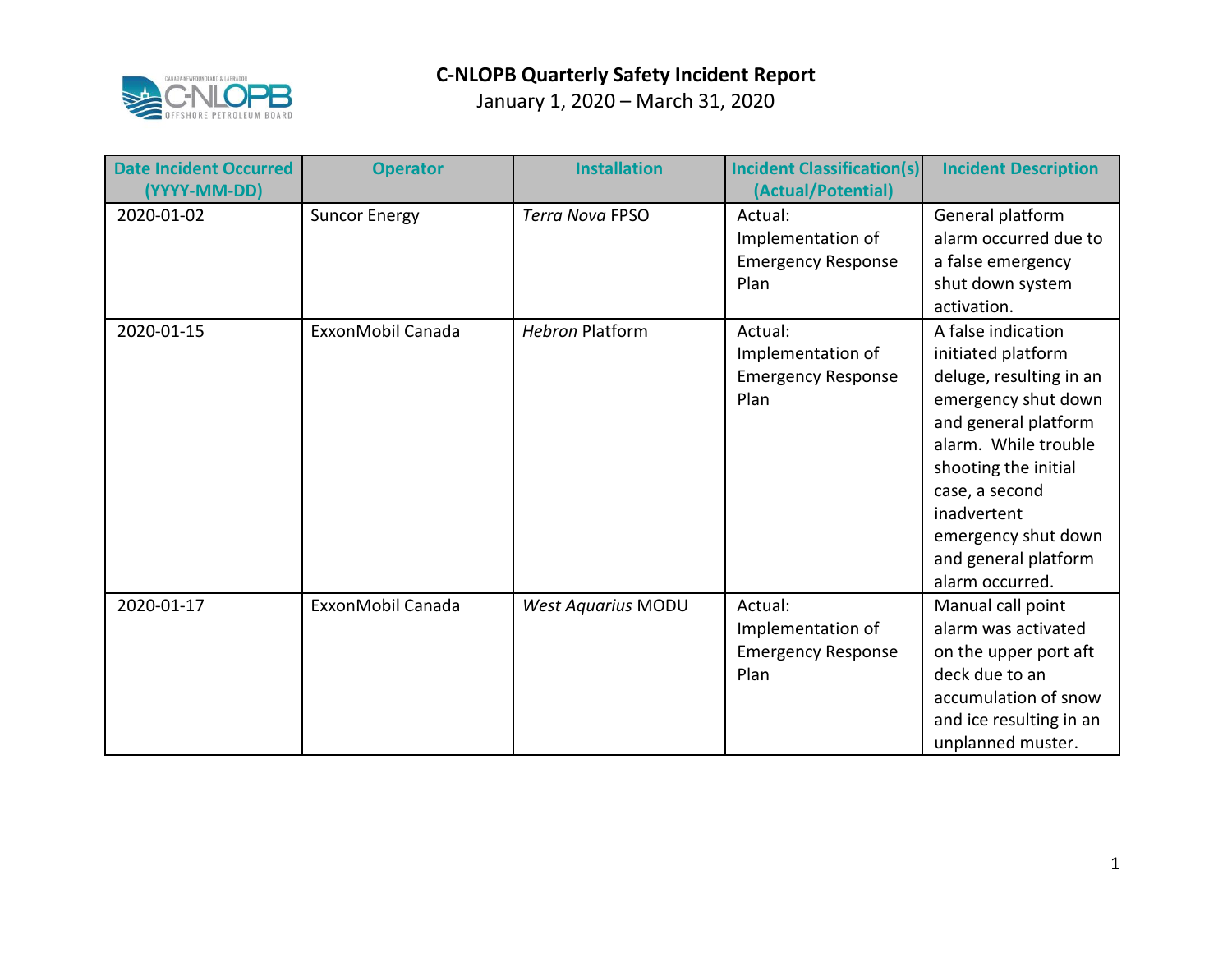

| 2020-01-26 | ExxonMobil Canada   | West Aquarius MODU | Actual:                   | Unplanned muster       |
|------------|---------------------|--------------------|---------------------------|------------------------|
|            |                     |                    | Implementation of         | due to fire pre-alarm  |
|            |                     |                    | <b>Emergency Response</b> | noted on the fire and  |
|            |                     |                    | Plan                      | gas panel in the       |
|            |                     |                    |                           | central control room.  |
|            |                     |                    |                           | The alarm was          |
|            |                     |                    |                           | determined to be the   |
|            |                     |                    |                           | result of mist         |
|            |                     |                    |                           | accumulation           |
|            |                     |                    |                           | produced by a leak in  |
|            |                     |                    |                           | a hydraulic flange.    |
| 2020-01-26 | Hibernia Management | Helicopter         | Actual: Helicopter        | Helicopter responded   |
|            | and Development     |                    | Occurrence                | to a civilian          |
|            | Company (HMDC)      |                    |                           | emergency resulting in |
|            |                     |                    |                           | a search and rescue    |
|            |                     |                    |                           | outage for the         |
|            |                     |                    |                           | offshore. The          |
|            |                     |                    |                           | duration of the outage |
|            |                     |                    |                           | was under three        |
|            |                     |                    |                           | hours. Basin           |
|            |                     |                    |                           | operators were         |
|            |                     |                    |                           | aligned on the use of  |
|            |                     |                    |                           | the search and rescue  |
|            |                     |                    |                           | helicopter for this    |
|            |                     |                    |                           | response.              |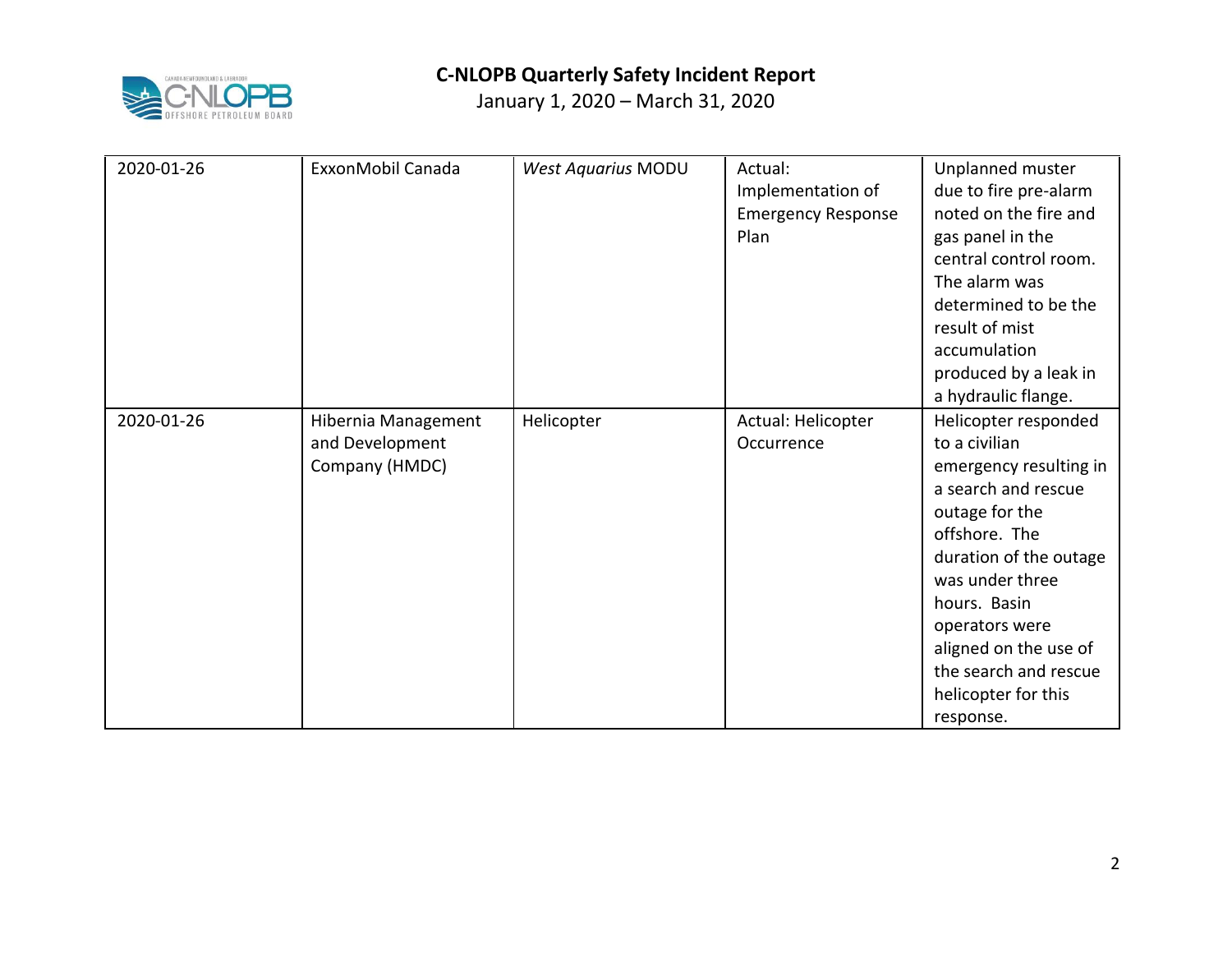

| 2020-01-27 | <b>HMDC</b> | Helicopter | Actual: Helicopter | During taxi, helicopter  |
|------------|-------------|------------|--------------------|--------------------------|
|            |             |            |                    |                          |
|            |             |            | Occurrence         | operator advised         |
|            |             |            |                    | aircraft that they had   |
|            |             |            |                    | departed with the        |
|            |             |            |                    | ramp in the open         |
|            |             |            |                    | position. The            |
|            |             |            |                    | helicopter returned to   |
|            |             |            |                    | the parking spot and     |
|            |             |            |                    | helicopter               |
|            |             |            |                    | maintenance              |
|            |             |            |                    | ensured ramp was         |
|            |             |            |                    | fully closed. The flight |
|            |             |            |                    | continued as normal.     |
| 2020-01-29 | <b>HMDC</b> | Helicopter | Actual: Helicopter | Helicopter responded     |
|            |             |            | Occurrence         | to civilian emergency    |
|            |             |            |                    | request from Eastern     |
|            |             |            |                    | Health resulting in      |
|            |             |            |                    | search and rescue        |
|            |             |            |                    | outage for the           |
|            |             |            |                    | offshore. The duration   |
|            |             |            |                    | of the outage was        |
|            |             |            |                    | under two hours.         |
|            |             |            |                    | Basin operators were     |
|            |             |            |                    | aligned on the use of    |
|            |             |            |                    | the search and rescue    |
|            |             |            |                    | helicopter for this      |
|            |             |            |                    | response.                |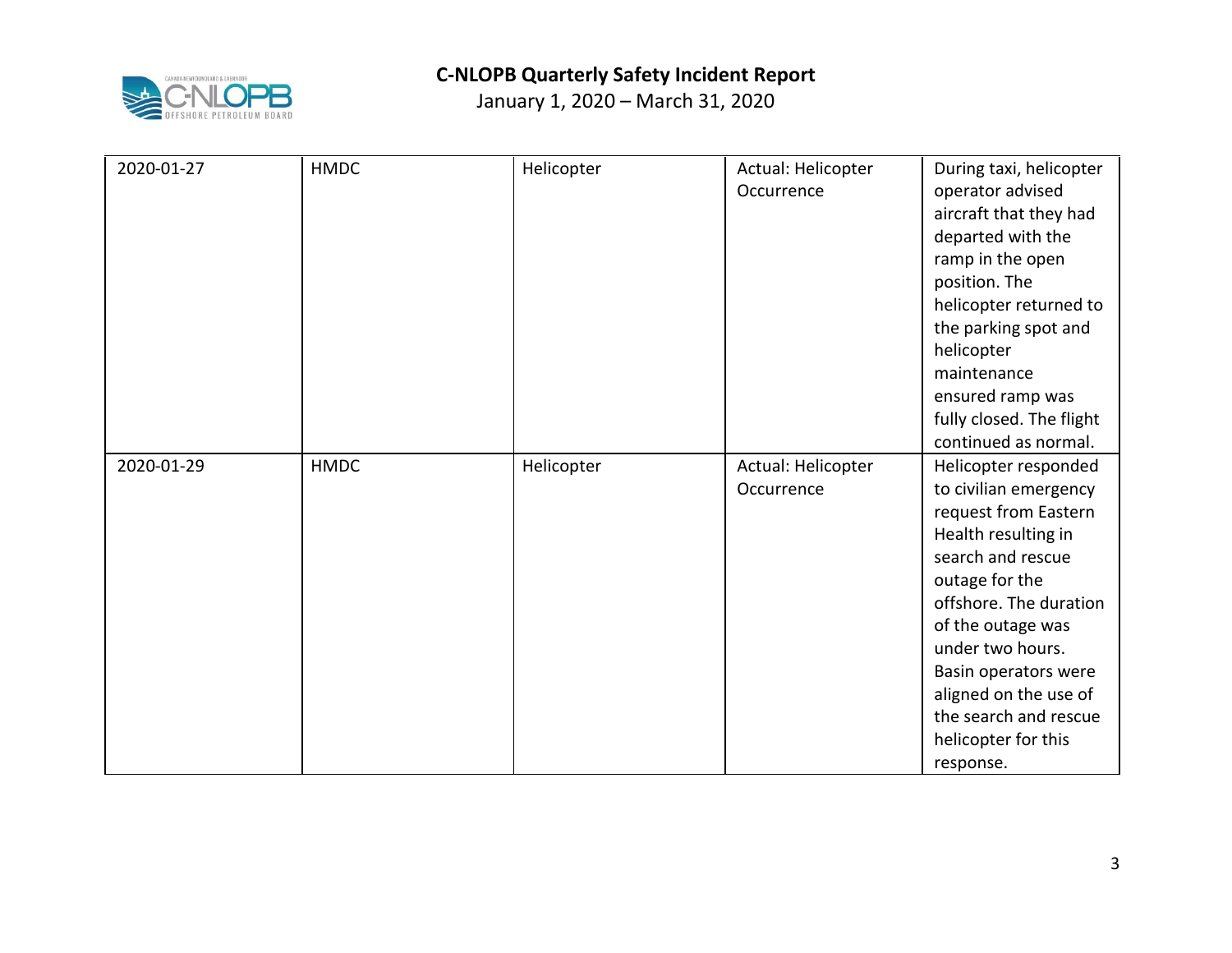

| 2020-01-30 | ExxonMobil Canada | <b>West Aquarius MODU</b> | Actual:<br>Implementation of<br><b>Emergency Response</b><br>Plan | Fire pre-alarm noted<br>on fire and gas panel<br>in central control<br>room indicating fire<br>on navigation deck.<br>The general alarm<br>sounded and muster<br>instructed. Upon<br>investigation, the<br>alarm was determined<br>to be false and the<br>result of a faulty wire<br>on the helifuel skid. |
|------------|-------------------|---------------------------|-------------------------------------------------------------------|------------------------------------------------------------------------------------------------------------------------------------------------------------------------------------------------------------------------------------------------------------------------------------------------------------|
| 2020-02-04 | ExxonMobil Canada | <b>MV Atlantic Heron</b>  | Actual: Lost/Restricted<br>Workday Injury                         | Individual reported<br>discomfort in their<br>right calf after a<br>prompt move.                                                                                                                                                                                                                           |
| 2020-02-04 | ExxonMobil Canada | <b>West Aquarius MODU</b> | <b>Actual: Near Miss &amp;</b><br>Medevac                         | While walking<br>on outer perimeter of<br>the drill floor barrier,<br>worker felt discomfort<br>and suspected foreign<br>debris in face.                                                                                                                                                                   |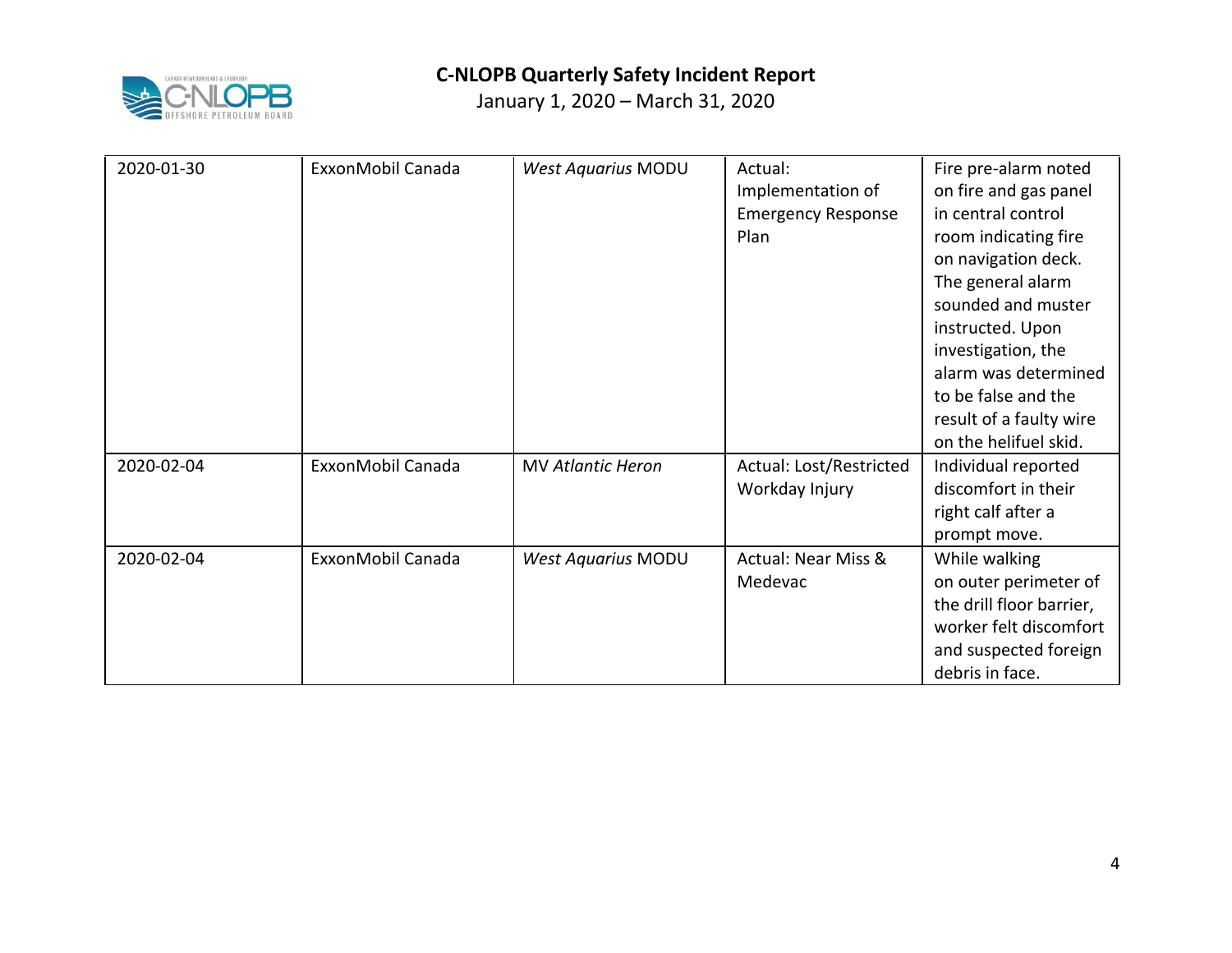

| 2020-02-07 | <b>Husky Oil Operations</b> | SeaRose FPSO           | Actual:<br>Implementation of<br><b>Emergency Response</b><br>Plan       | General platform<br>alarm was triggered<br>due to gas detection<br>at starboard crane<br>while purging<br>operations were<br>ongoing.                                                                                                  |
|------------|-----------------------------|------------------------|-------------------------------------------------------------------------|----------------------------------------------------------------------------------------------------------------------------------------------------------------------------------------------------------------------------------------|
| 2020-02-07 | <b>HMDC</b>                 | Hibernia Platform      | Actual: Major Injury,<br>Lost/Restricted<br>Workday Injury &<br>Medevac | Worker stepped on a<br>hose, rolled their right<br>ankle and fell to the<br>deck (same level fall).<br>As a result, the worker<br>sustained a fracture to<br>the right tibia and<br>fibula.                                            |
| 2020-02-08 | ExxonMobil Canada           | <b>Hebron Platform</b> | <b>Actual: Near Miss</b><br>Potential: Fatality                         | Following high winds,<br>a scaffold tube initially<br>located on the above<br>upper deck,<br>measuring 1.2m long<br>and weighing 4.8 kg,<br>was found lying on the<br>lower deck mezzanine.<br>There were no<br>personnel in the area. |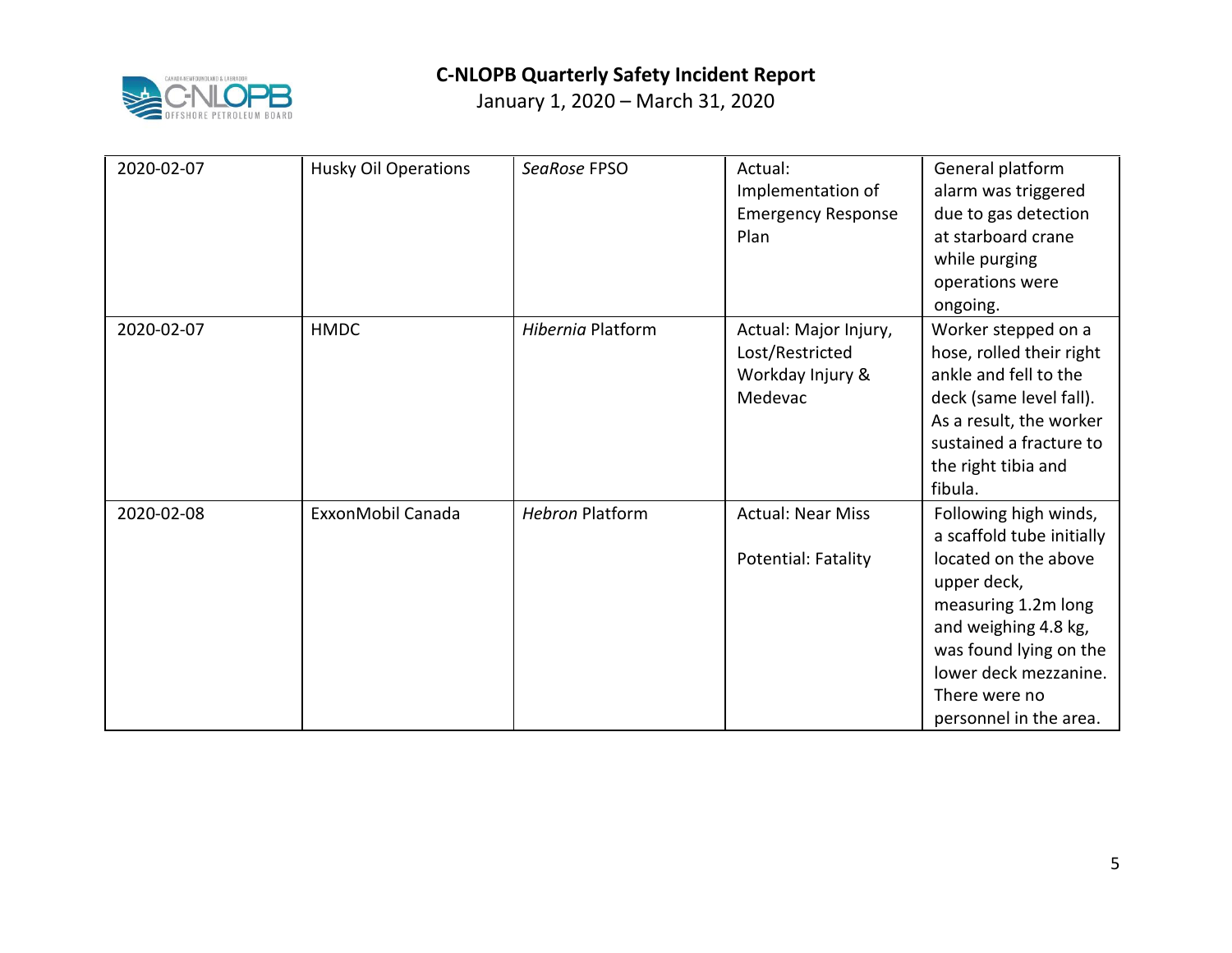

| 2020-02-09 | ExxonMobil Canada | <b>West Aquarius MODU</b> | Actual:<br>Implementation of<br><b>Emergency Response</b><br>Plan | Unplanned muster<br>due to a faulty<br>hydrocarbon sensor in<br>the local instrument<br>room on the drill floor.                                                                                                                                                                                                    |
|------------|-------------------|---------------------------|-------------------------------------------------------------------|---------------------------------------------------------------------------------------------------------------------------------------------------------------------------------------------------------------------------------------------------------------------------------------------------------------------|
| 2020-02-09 | <b>HMDC</b>       | Hibernia Platform         | Actual:<br>Impairment/Damage<br>to Critical Equipment             | Impairment identified<br>on telecoms<br>uninterruptible power<br>supply. Main and<br>essential power<br>supplies were<br>available while the<br>impacted unit was<br>being returned to<br>service.                                                                                                                  |
| 2020-02-10 | <b>HMDC</b>       | Hibernia Platform         | Actual:<br>Impairment/Damage<br>to Critical Equipment             | Fire water pump B<br>taken out of service<br>for approximately 3<br>hours due to a voltage<br>issue. Fire water<br>pump B taken out of<br>service again on 2020-<br>02-13 for<br>approximately 2 hours<br>due to a voltage issue.<br>Sufficient fire water<br>capacity remained<br>available during these<br>times. |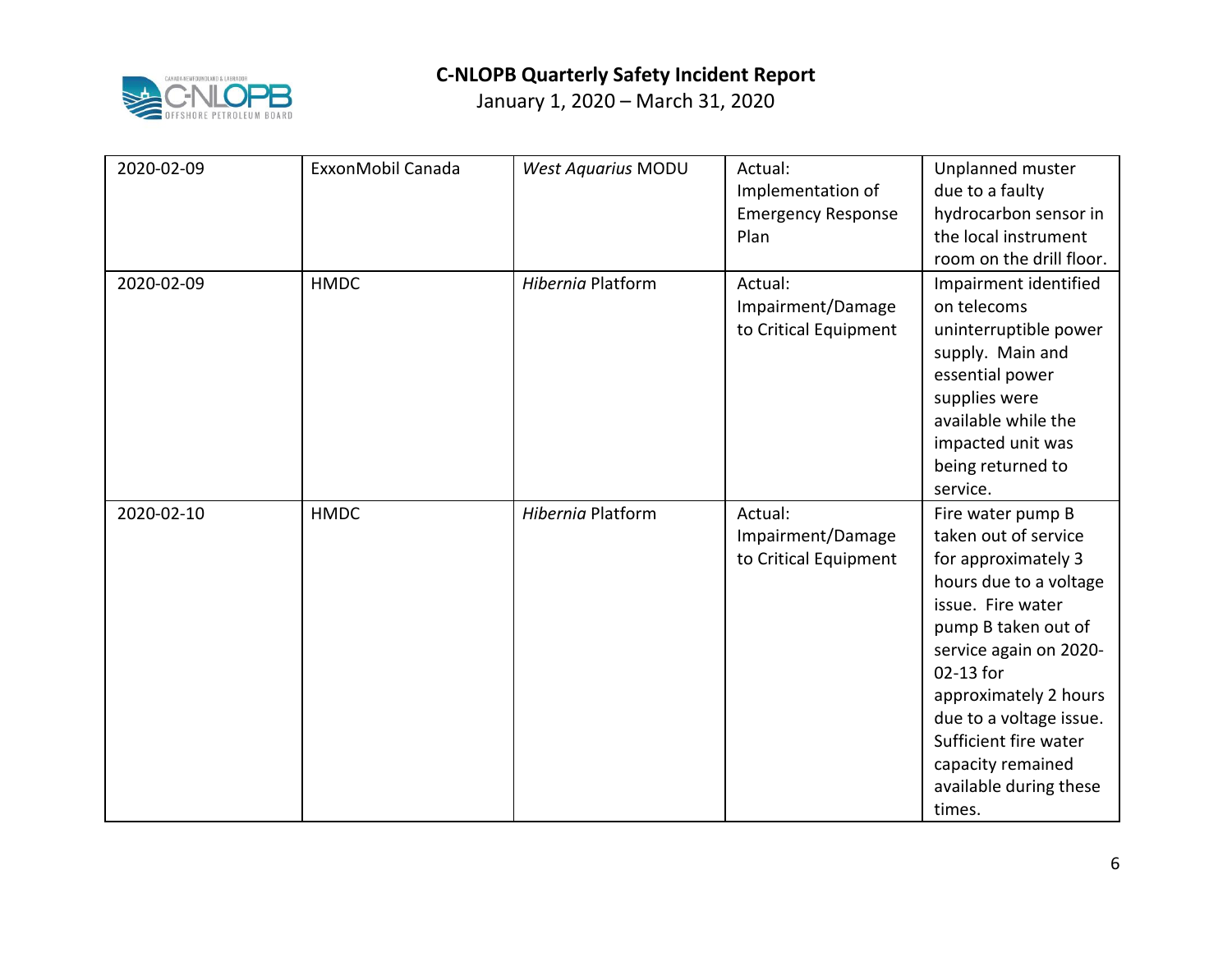

| 2020-02-11 | <b>Husky Oil Operations</b> | SeaRose FPSO    | Actual:<br>Implementation of<br><b>Emergency Response</b><br>Plan | Unintentional<br>activation of general<br>platform alarm during<br>fire and gas system<br>testing.                                                                                                                                                                                    |
|------------|-----------------------------|-----------------|-------------------------------------------------------------------|---------------------------------------------------------------------------------------------------------------------------------------------------------------------------------------------------------------------------------------------------------------------------------------|
| 2020-02-11 | ExxonMobil Canada           | Helicopter      | Actual: Helicopter<br>Occurrence                                  | Due to unusually high<br>vibration, flight from<br>St. John's to the West<br><b>Aquarius MODU</b><br>returned to base with<br>no issue. Helicopter<br>operator maintenance<br>carried out an<br>inspection,<br>replaced a faulty part<br>and the aircraft was<br>returned to service. |
| 2020-02-12 | <b>Suncor Energy</b>        | Terra Nova FPSO | Actual:<br>Implementation of<br><b>Emergency Response</b><br>Plan | General platform<br>alarm was<br>inadvertently<br>activated while<br>function testing the<br>control safety<br>systems.                                                                                                                                                               |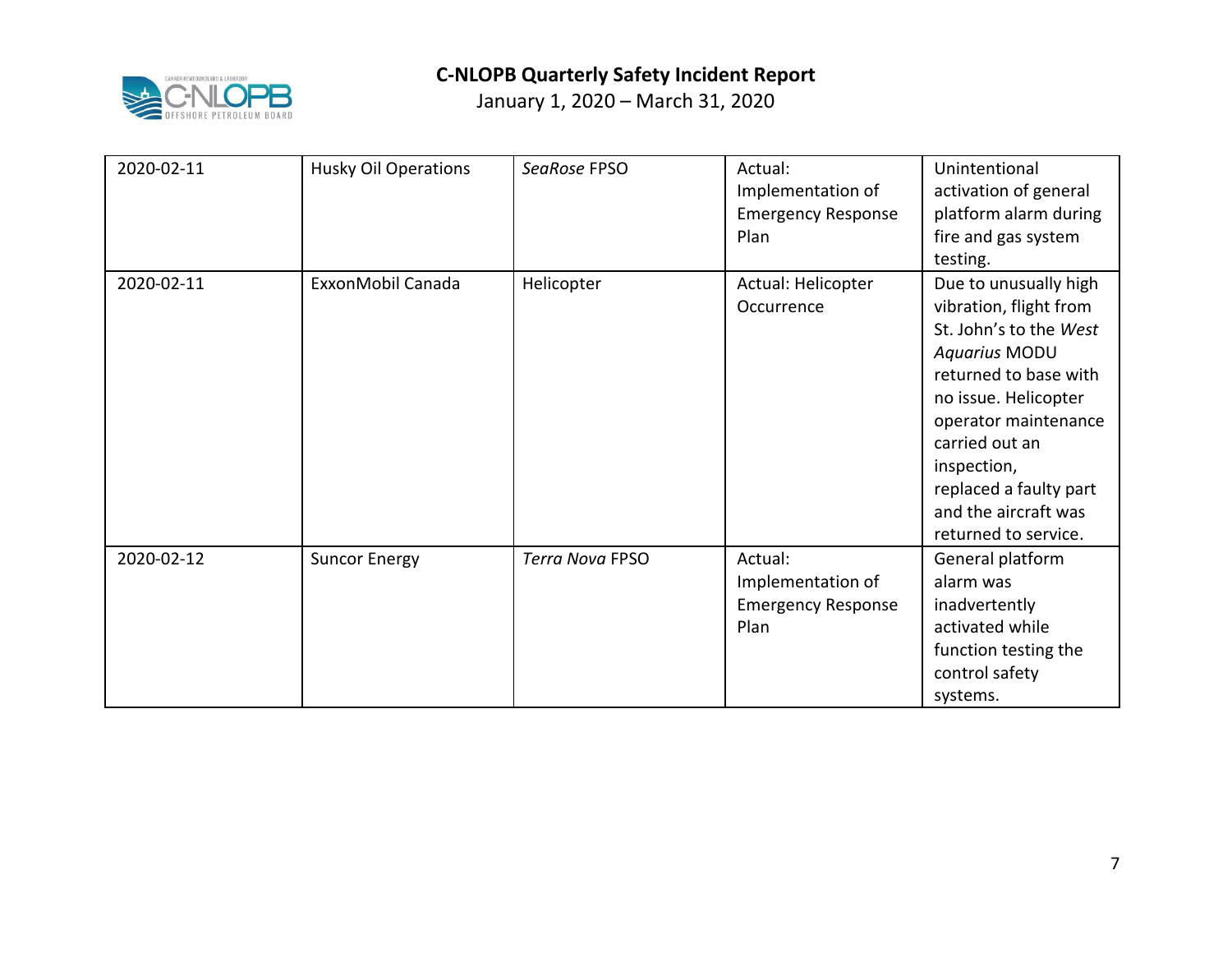

| 2020-02-12 | ExxonMobil Canada    | <b>West Aquarius MODU</b> | Actual:<br>Implementation of<br><b>Emergency Response</b><br>Plan | General alarm was<br>sounded indicating<br>hydrocarbon gas in<br>starboard aft pontoon<br>intake. Alarm<br>confirmed to be false<br>and due to faulty<br>sensor.                                           |
|------------|----------------------|---------------------------|-------------------------------------------------------------------|------------------------------------------------------------------------------------------------------------------------------------------------------------------------------------------------------------|
| 2020-02-13 | <b>HMDC</b>          | Helicopter                | Actual: Helicopter<br>Occurrence                                  | Cock-pit indication<br>that air data computer<br>number 2 failed (this<br>is a redundant system<br>with air data<br>computer number 1<br>available). The<br>system was reset and<br>the fault was cleared. |
| 2020-02-17 | <b>HMDC</b>          | Hibernia Platform         | Actual:<br>Implementation of<br><b>Emergency Response</b><br>Plan | Maintenance<br>activities on the fire<br>and gas system caused<br>a general platform<br>alarm and emergency<br>shutdown.                                                                                   |
| 2020-02-24 | <b>Suncor Energy</b> | <b>Terra Nova FPSO</b>    | Actual:<br>Impairment/Damage<br>to Critical Equipment             | While completing the<br>fault finding testing on<br>the emergency<br>generator, the cooling<br>fan bearing failed.                                                                                         |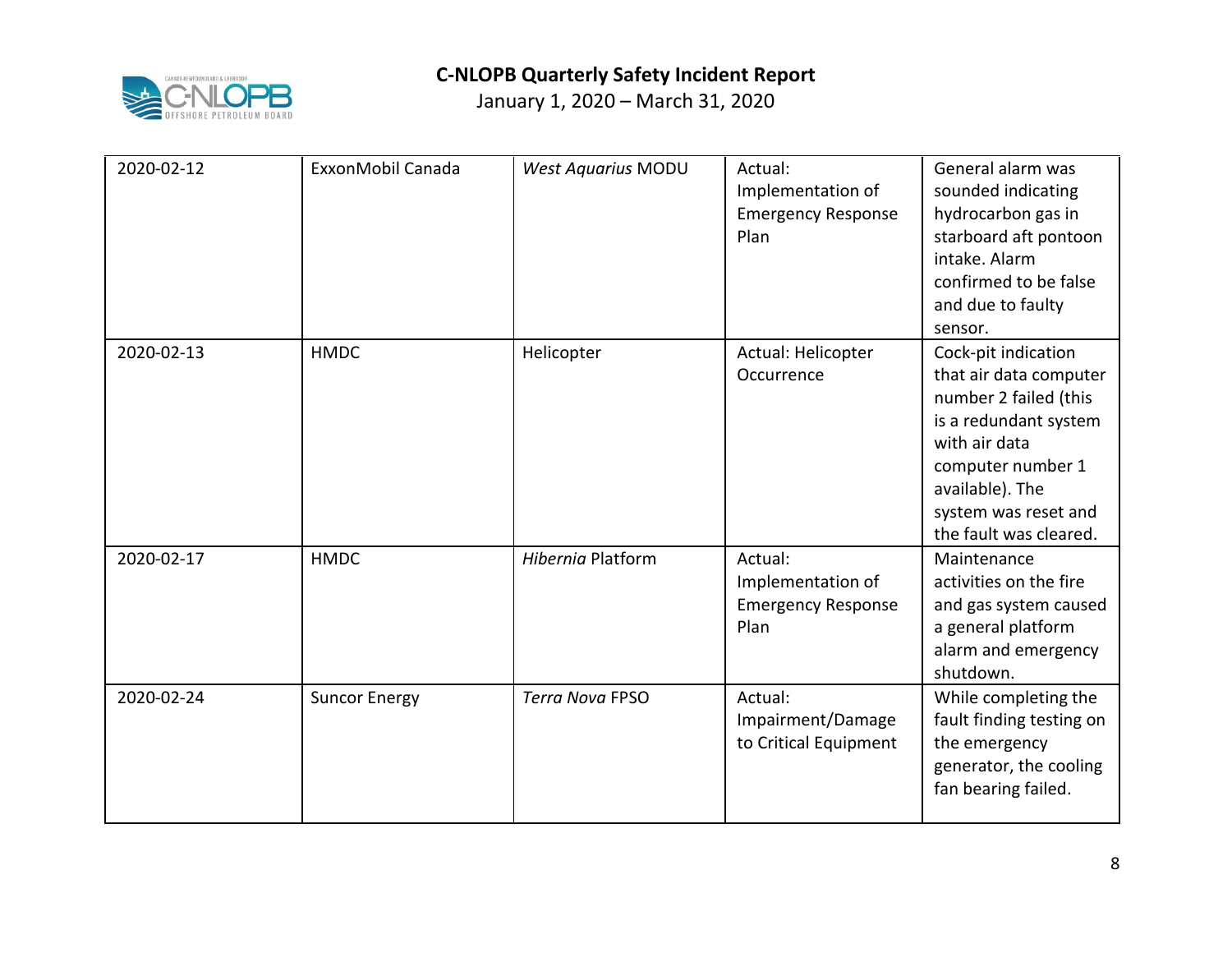

| 2020-02-24 | <b>HMDC</b> | Hibernia Platform | Actual: Lost/Restricted<br>Workday Injury &<br>Medevac | Worker was using a<br>scaffold cart to<br>transport material and<br>came into contact<br>with a coiled tubing<br>reel causing an injury<br>to the left hand ring<br>finger.                                                            |
|------------|-------------|-------------------|--------------------------------------------------------|----------------------------------------------------------------------------------------------------------------------------------------------------------------------------------------------------------------------------------------|
| 2020-02-25 | <b>HMDC</b> | Helicopter        | Actual: Helicopter<br>Occurrence                       | Full authority digital<br>engine control<br>indication light<br>appeared while<br>stationed on the<br>helideck. System was<br>reset and the fault<br>was cleared. The<br>helicopter continued<br>the flight with no<br>further issues. |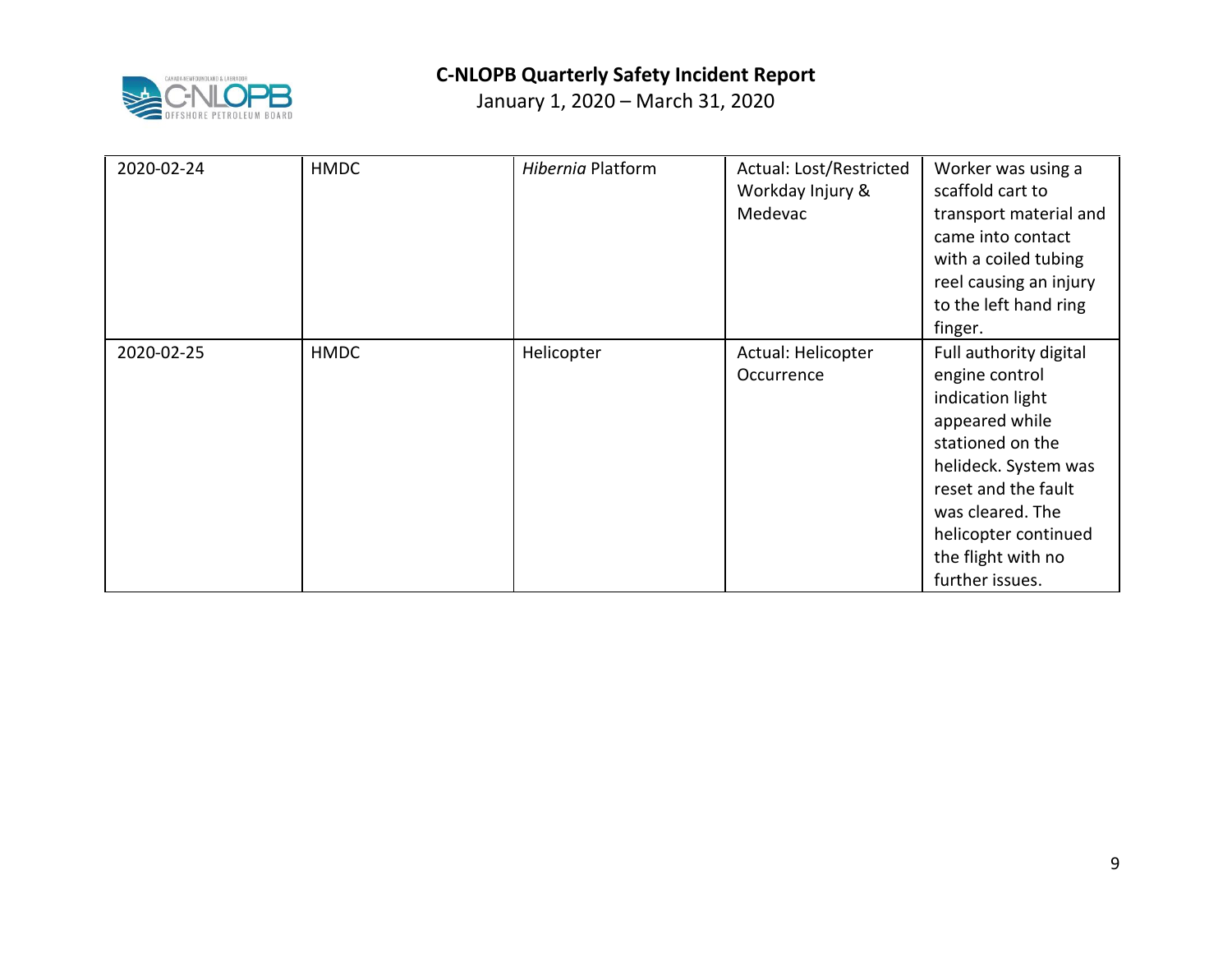

| 2020-02-26 | ExxonMobil Canada    | Helicopter             | Actual: Helicopter<br>Occurrence | The helicopter<br>experienced a<br>bearing monitoring<br>system fault while on<br>deck of the Hebron<br>Platform. The crew |
|------------|----------------------|------------------------|----------------------------------|----------------------------------------------------------------------------------------------------------------------------|
|            |                      |                        |                                  | discussed the<br>situation with the                                                                                        |
|            |                      |                        |                                  | helicopter operator.                                                                                                       |
|            |                      |                        |                                  | System was reset and                                                                                                       |
|            |                      |                        |                                  | the helicopter<br>returned to St. John's                                                                                   |
|            |                      |                        |                                  | with no further issues.                                                                                                    |
| 2020-02-26 | <b>Suncor Energy</b> | <b>Terra Nova FPSO</b> | Actual:                          | The installation                                                                                                           |
|            |                      |                        | Impairment/Damage                | experienced an                                                                                                             |
|            |                      |                        | to Critical Equipment            | unexpected                                                                                                                 |
|            |                      |                        |                                  | telecommunications                                                                                                         |
|            |                      |                        |                                  | outage (external voice                                                                                                     |
|            |                      |                        |                                  | and data). During the                                                                                                      |
|            |                      |                        |                                  | outage the secondary                                                                                                       |
|            |                      |                        |                                  | external satellite                                                                                                         |
|            |                      |                        |                                  | communications                                                                                                             |
|            |                      |                        |                                  | systems remained                                                                                                           |
|            |                      |                        |                                  | functional. Operations                                                                                                     |
|            |                      |                        |                                  | and emergency                                                                                                              |
|            |                      |                        |                                  | response capabilities                                                                                                      |
|            |                      |                        |                                  | remained unaffected                                                                                                        |
|            |                      |                        |                                  | for the duration of the                                                                                                    |
|            |                      |                        |                                  | outage.                                                                                                                    |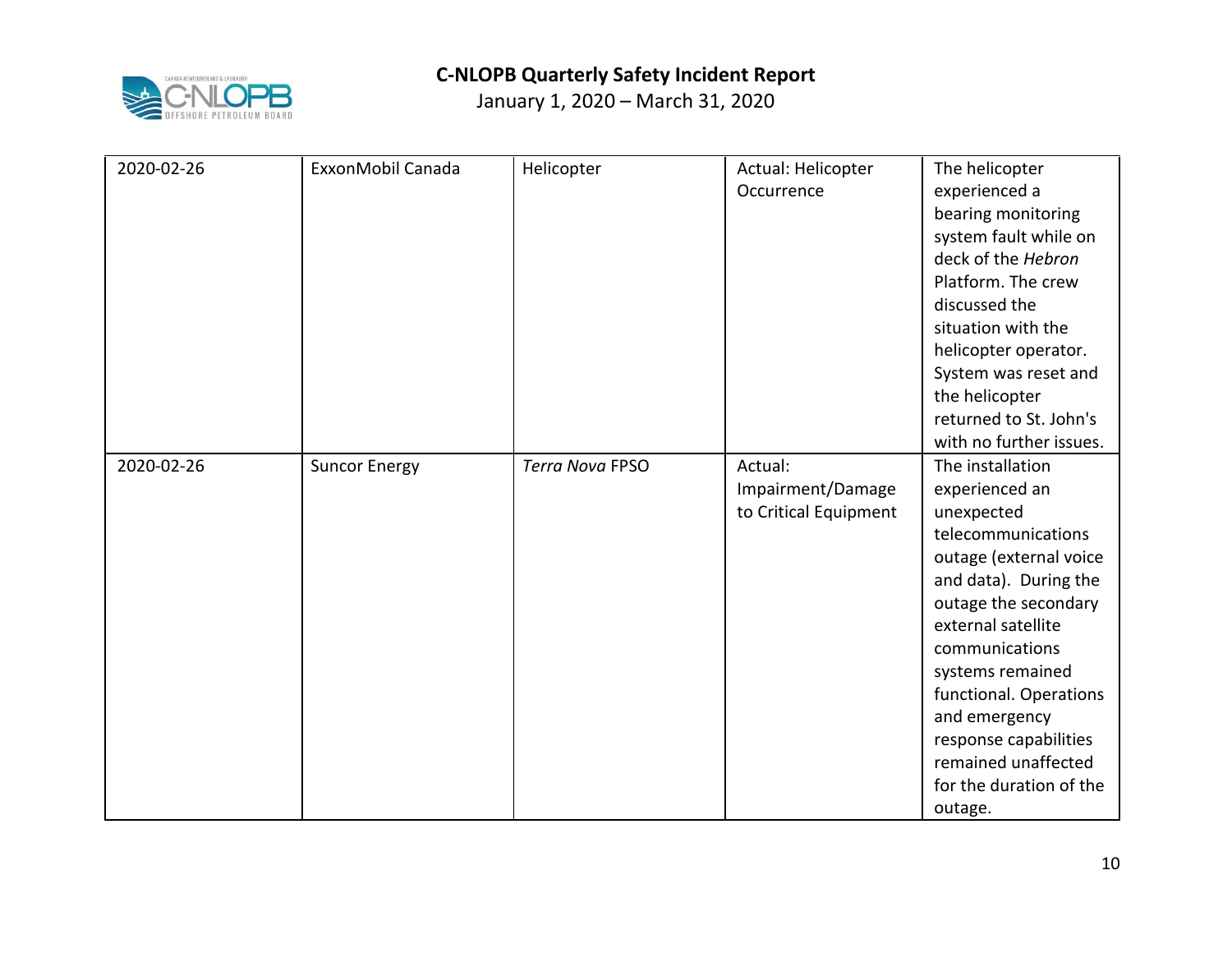

| 2020-02-26 | ExxonMobil Canada    | <b>West Aquarius MODU</b> | Actual:<br>Implementation of<br><b>Emergency Response</b><br>Plan | Unplanned muster<br>due to a hydrocarbon<br>sensor in the port<br>aft column initiating<br>the installation's<br>general alarm. The<br>alarm was determined<br>to be the result of a<br>faulty sensor. |
|------------|----------------------|---------------------------|-------------------------------------------------------------------|--------------------------------------------------------------------------------------------------------------------------------------------------------------------------------------------------------|
| 2020-02-28 | <b>HMDC</b>          | <b>Hibernia Platform</b>  | Actual: Lost/Restricted<br>Workday Injury &<br>Medevac            | While running<br>casing, a worker<br>manually applied<br>lateral force on<br>tubular and felt<br>discomfort in the left<br>shoulder.                                                                   |
| 2020-03-07 | <b>Suncor Energy</b> | <b>Terra Nova FPSO</b>    | Actual:<br>Impairment/Damage<br>to Critical Equipment             | Emergency generator<br>failed in test mode<br>due to the exhaust<br>dampers not fully<br>opening to allow a<br>start permissive.                                                                       |
| 2020-03-09 | <b>HMDC</b>          | Hibernia Platform         | Actual:<br>Impairment/Damage<br>to Critical Equipment             | Uninterruptible power<br>supply system<br>inverters failed to<br>transfer to alternate<br>power source during<br>routine maintenance.                                                                  |